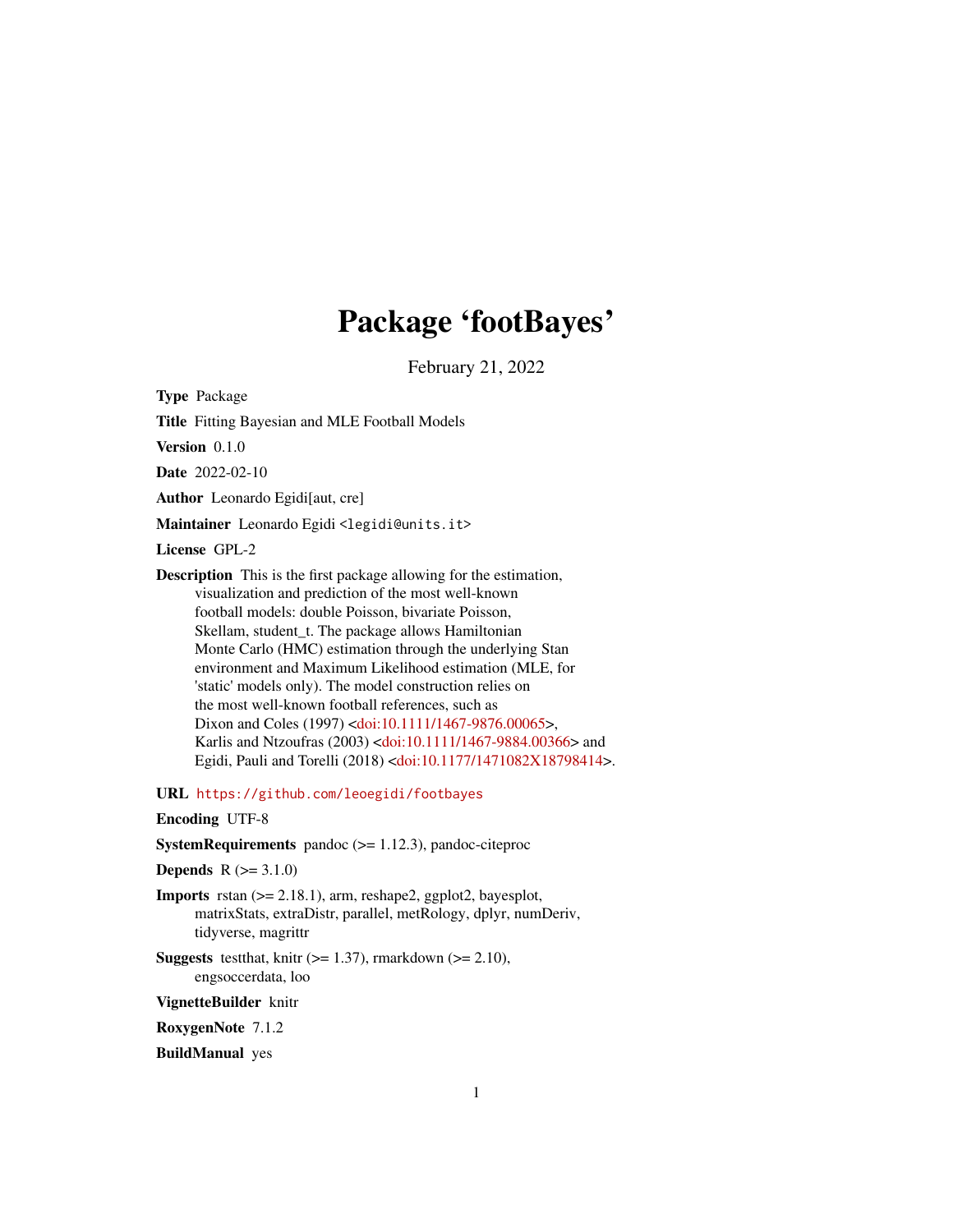<span id="page-1-0"></span>NeedsCompilation no Repository CRAN Date/Publication 2022-02-21 08:20:05 UTC

# R topics documented:

| Index |  |
|-------|--|

foot\_abilities *Plot football abilities from Stan and MLE models*

# Description

Depicts teams' abilities either from the Stan models fitted via the stan\_foot function or from MLE models fitted via the mle\_foot function.

# Usage

```
foot_abilities(object, data, type = c("attack", "defense", "both"), team, ...)
```
# Arguments

| object    | An object either of class stanfit as given by stan foot function or class list<br>containing the Maximum Likelihood Estimates (MLE) for the model parameters<br>fitted with mle_foot. |
|-----------|---------------------------------------------------------------------------------------------------------------------------------------------------------------------------------------|
| data      | A data frame, or a matrix containing the following mandatory items: home team,<br>away team, home goals, away goals.                                                                  |
| type      | Type of ability in Poisson models: one among "defense", "attack" or "both".                                                                                                           |
| team      | Valid team names.                                                                                                                                                                     |
| $\ddotsc$ | Optional graphical parameters.                                                                                                                                                        |

# Value

Abilities plots for the selected teams: for Poisson models only, red denotes the attack, blue the defense.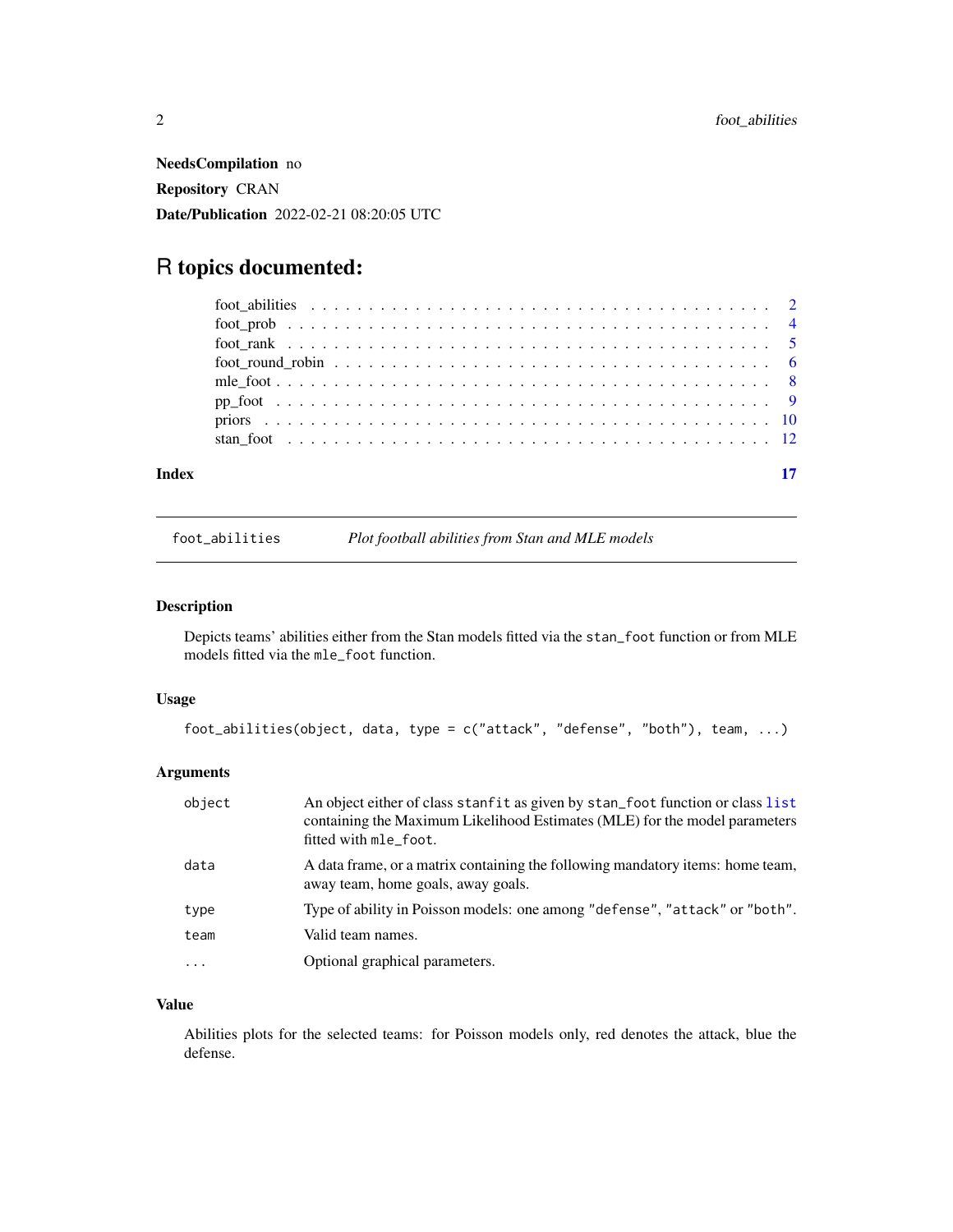# foot\_abilities 3

# Author(s)

Leonardo Egidi <legidi@units.it>

# Examples

```
if(requireNamespace("engsoccerdata")){
require(engsoccerdata)
require(dplyr)
require(tidyverse)
italy <- as_tibble(italy)
### no dynamics, no prediction
italy_2000_2002<- italy %>%
 dplyr::select(Season, home, visitor, hgoal, vgoal) %>%
 dplyr::filter(Season=="2000" | Season=="2001" | Season =="2002")
fit1 \leftarrow stan_foot(data = italy_2000_2002,model="double_pois") # double poisson
fit2 \le stan_foot(data = italy_2000_2002,
                model="biv_pois") # bivariate poisson
fit3 <- stan_foot(data = italy_2000_2002,
               model="skellam") # skellam
fit4 \le stan_foot(data = italy_2000_2002,
                model="student_t") # student_t
foot_abilities(fit1, italy_2000_2002)
foot_abilities(fit2, italy_2000_2002)
foot_abilities(fit3, italy_2000_2002)
foot_abilities(fit4, italy_2000_2002)
### seasonal dynamics, predict the last season
fit5 <-stan_foot(data = italy_2000_2002,
                       model="biv_pois", predict =306,
                       dynamic_type = "seasonal") # bivariate poisson
foot_abilities(fit5, italy_2000_2002)
### weekly dynamics, predict the last four weeks
italy_2000<- italy %>%
  dplyr::select(Season, home, visitor, hgoal,vgoal) %>%
  dplyr::filter(Season=="2000")
fit6 <- stan_foot(data = italy_2000,
                model="double_pois", predict =36,
                dynamic_type = "weekly") # double poisson
```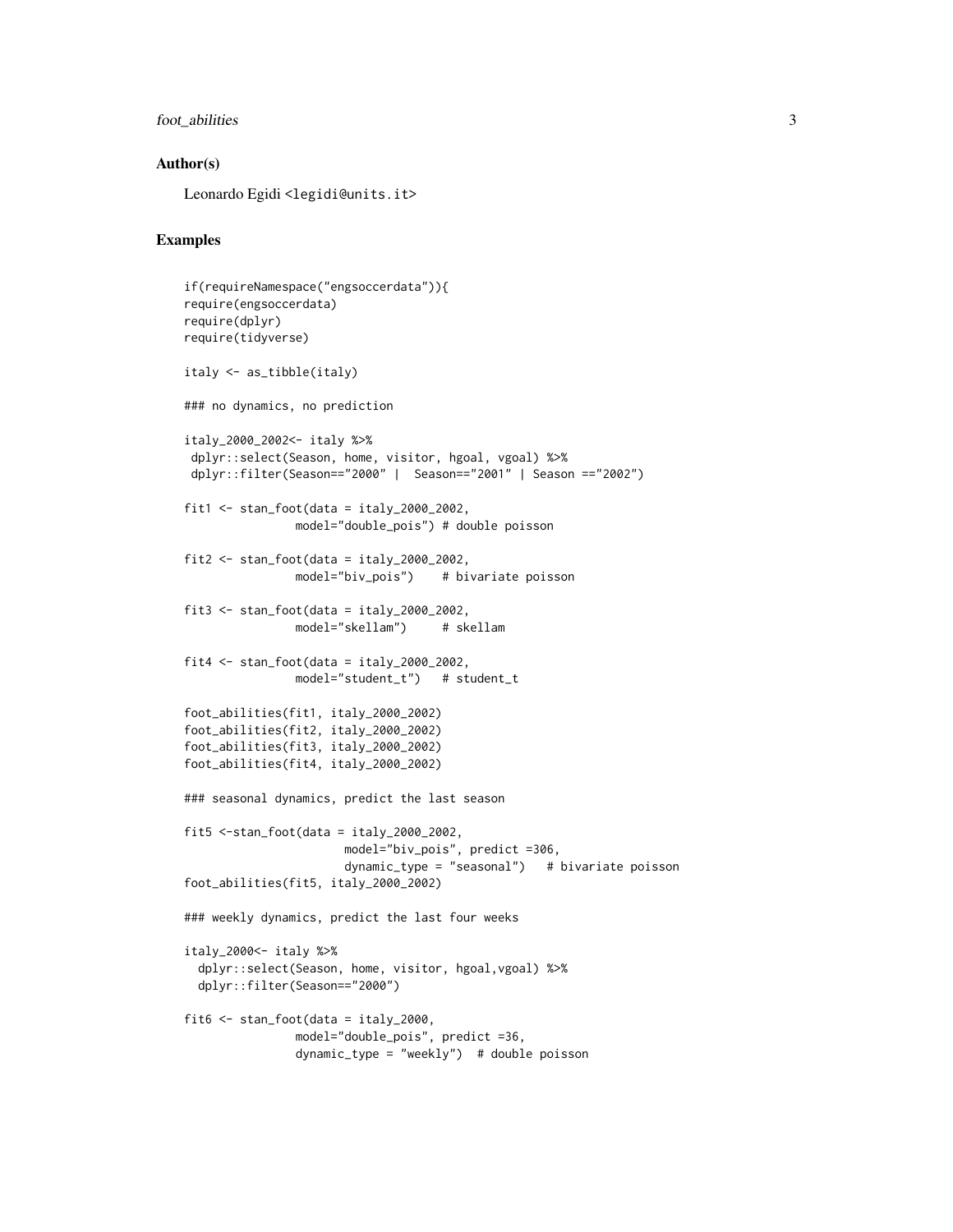```
fit7 <- stan_foot(data = italy_2000,
               model="student_t", predict =36,
                dynamic_type = "weekly") # student_t
foot_abilities(fit6, italy_2000)
foot_abilities(fit7, italy_2000)
}
```
foot\_prob *Plot football matches probabilities for out-of-sample football matches.*

# Description

The function provides a table containing the home win, draw and away win probabilities for a bunch of out-of-sample matches as specified by stan\_foot or mle\_foot.

### Usage

foot\_prob(object, data, home\_team, away\_team)

### Arguments

| object    | An object either of class stanfit as given by stan foot function or list as<br>given by mle_foot.                    |
|-----------|----------------------------------------------------------------------------------------------------------------------|
| data      | A data frame, or a matrix containing the following mandatory items: home team,<br>away team, home goals, away goals. |
| home_team | The home team(s) for the predicted matches.                                                                          |
| away_team | The away team(s) for the predicted matches.                                                                          |

# Details

For Bayesian models fitted via stan\_foot the results probabilities are computed according to the simulation from the posterior predictive distribution of future (out-of-sample) matches. For MLE models fitted via the mle\_foot the probabilities are computed by simulating from the MLE estimates.

# Value

A [data.frame](#page-0-0) containing the number of out-of-sample matches specified through the argument predict passed either in the mle\_foot or in the stan\_foot function. For Bayesian Poisson models the function returns also the most likely outcome (mlo) and a posterior probability plot for the exact results.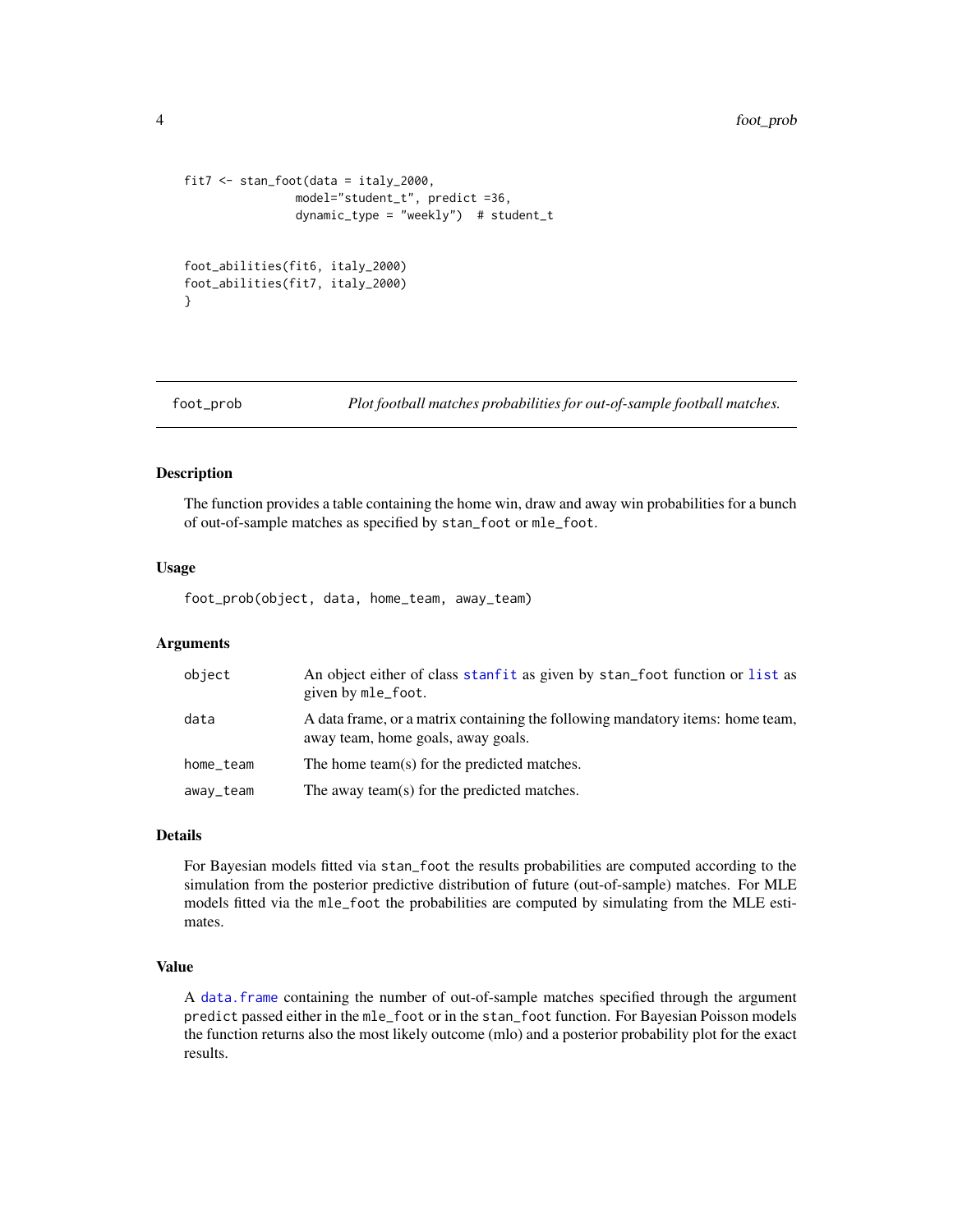#### <span id="page-4-0"></span>foot\_rank 5

# Author(s)

Leonardo Egidi <legidi@units.it>

# Examples

```
if(requireNamespace("engsoccerdata")){
### weekly dynamics, predict the last four weeks
require(engsoccerdata)
require(tidyverse)
require(dplyr)
italy_2000<- italy %>%
dplyr::select(Season, home, visitor, hgoal,vgoal) %>%
dplyr::filter(Season=="2000")
fit <- stan_foot(data = italy_2000,
                 model="double_pois", predict =18,
                 dynamic_type = "weekly") # double pois
foot_prob(fit, italy_2000, "Inter",
          "Bologna FC")
foot_prob(fit, italy_2000) # all the out-of-sample matches
}
```
foot\_rank *Rank and points predictions*

# Description

Posterior predictive plots and final rank table for football seasons.

# Usage

```
foot_rank(data, object, team_sel, visualize = c("aggregated", "individual"))
```
# Arguments

| data      | A data frame, or a matrix containing the following mandatory items: home team,<br>away team, home goals, away goals. |
|-----------|----------------------------------------------------------------------------------------------------------------------|
| object    | An object of class stanfit as given by stan foot function.                                                           |
| team_sel  | Selected team(s). By default, all the teams are selected.                                                            |
| visualize | Type of plot, default is "aggregated".                                                                               |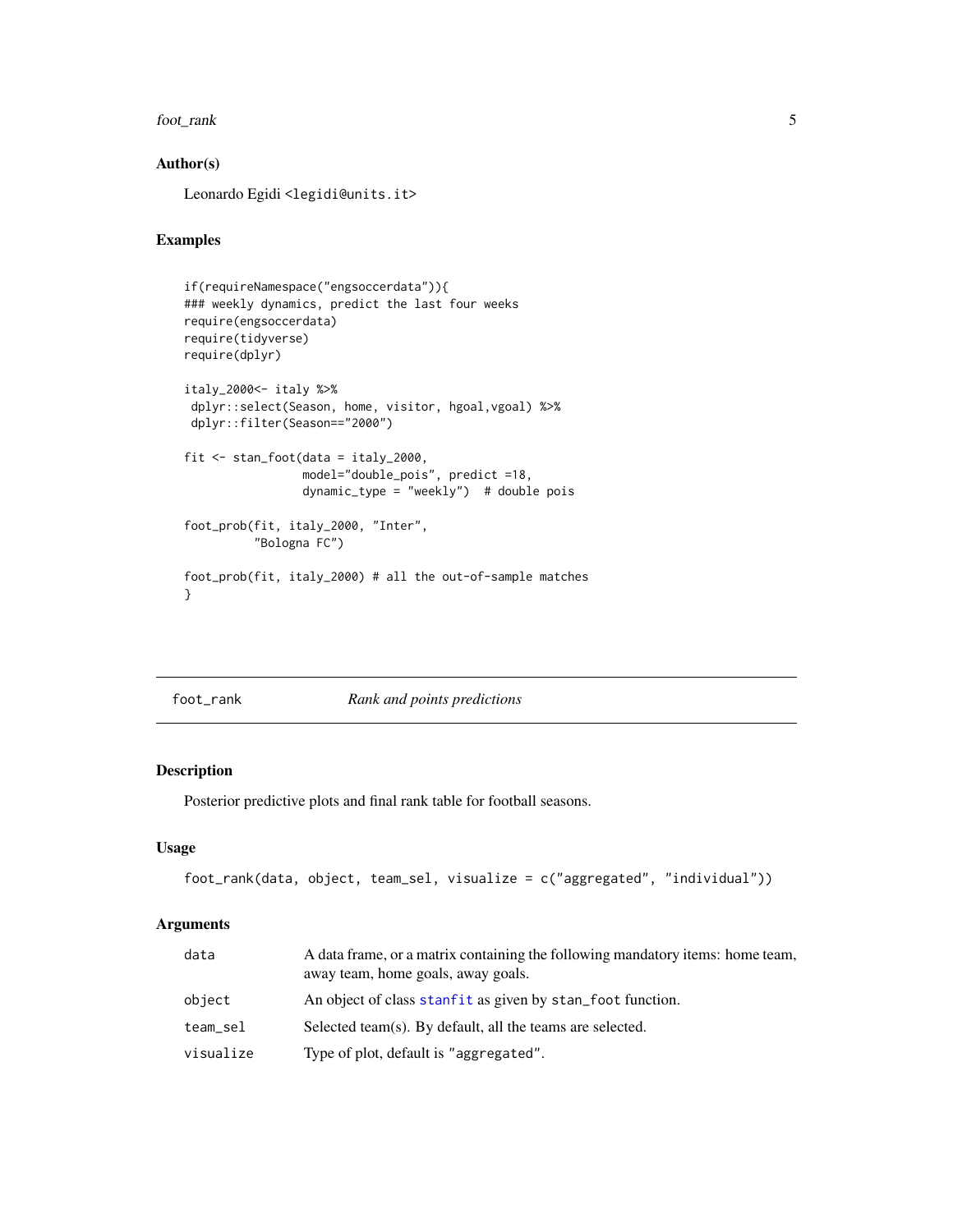# <span id="page-5-0"></span>Details

For Bayesian models fitted via stan\_foot the final rank tables are computed according to the simulation from the posterior predictive distribution of future (out-of-sample) matches. The dataset should refer to one or more seasons from a given national football league (Premier League, Serie A, La Liga, etc.).

# Value

Final rank tables and plots with the predicted points for the selected teams as given by the models fitted via the stan\_foot function.

# Author(s)

Leonardo Egidi <legidi@units.it>

# Examples

```
if(requireNamespace("engsoccerdata")){
require(engsoccerdata)
require(tidyverse)
italy_1999_2000<- italy %>%
dplyr::select(Season, home, visitor, hgoal,vgoal) %>%
dplyr::filter(Season == "1999"|Season=="2000")
fit <- stan_foot(italy_2000, "double_pois", iter = 200)
foot_rank(italy_1999_2000, fit)
foot_rank(italy_1999_2000, fit, visualize = "individual")
}
```
foot\_round\_robin *Round-robin for football leagues*

#### Description

Posterior predictive probabilities for a football season in a round-robin format

#### Usage

foot\_round\_robin(data, object, team\_sel)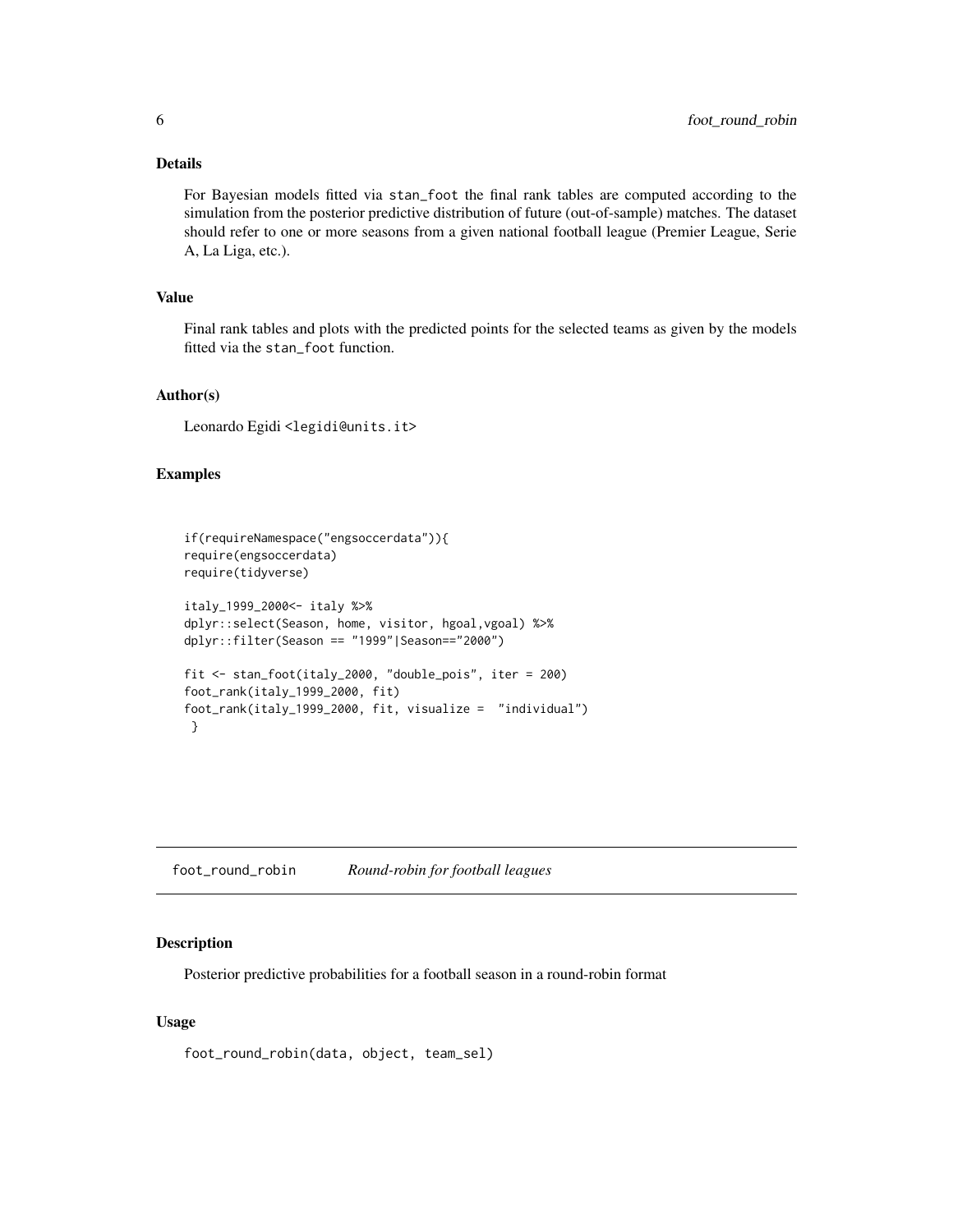# <span id="page-6-0"></span>foot\_round\_robin 7

# **Arguments**

| data     | A data frame, or a matrix containing the following mandatory items: home team,<br>away team, home goals, away goals. |
|----------|----------------------------------------------------------------------------------------------------------------------|
| object   | An object of class stanfit as given by stan foot function.                                                           |
| team_sel | Selected team(s). By default, all the teams are selected.                                                            |

# Details

For Bayesian models fitted via stan\_foot the round-robin table is computed according to the simulation from the posterior predictive distribution of future (out-of-sample) matches. The dataset should refer to one or more seasons from a given national football league (Premier League, Serie A, La Liga, etc.).

# Value

Round-robin plot with the home-win posterior probabilities computed from the ppd of the fitted model via the stan\_foot function.

# Author(s)

Leonardo Egidi <legidi@units.it>

# Examples

```
if(requireNamespace("engsoccerdata")){
require(engsoccerdata)
require(dplyr)
italy_1999_2000<- italy %>%
dplyr::select(Season, home, visitor, hgoal,vgoal) %>%
dplyr::filter(Season == "1999"|Season=="2000")
fit \le stan_foot(italy_1999_2000, "double_pois", predict = 45, iter = 200)
foot_round_robin(italy_1999_2000, fit)
foot_round_robin(italy_1999_2000, fit, c("Parma AC", "AS Roma"))
```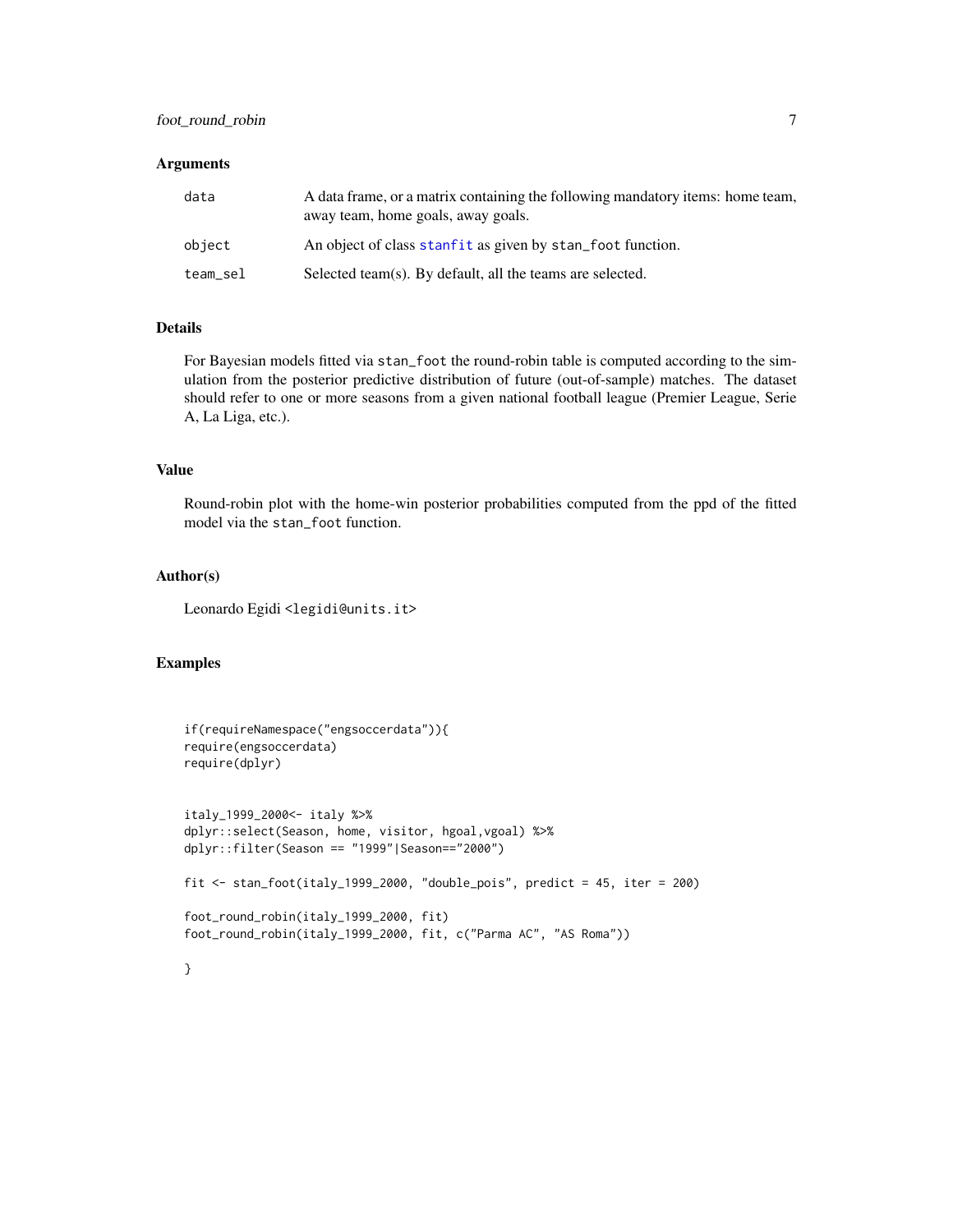# Description

ML football modelling for the most famous models: double Poisson, bivariate Poisson, Skellam and student t.

# Usage

mle\_foot(data, model, predict, ...)

# Arguments

| data     | A data frame, or a matrix containing the following mandatory items: season,<br>home team, away team, home goals, away goals. |
|----------|------------------------------------------------------------------------------------------------------------------------------|
| model    | The type of model used to fit the data. One among the following: "double_pois",<br>"biv_pois","skellam","student_t".         |
| predict  | The number of out-of-sample matches. If missing, the function returns the fit<br>for the training set only.                  |
| $\cdots$ | Optional arguments for MLE fit algorithms.                                                                                   |

# Details

See documentation of stan\_foot function for model details. MLE can be obtained only for static models, with no time-dependence. Likelihood optimization is performed via the BFGS method of the [optim](#page-0-0) function.

# Value

MLE and 95% profile likelihood deviance confidence intervals for the model's parameters: attack, defence, home effect and goals' correlation.

# Author(s)

Leonardo Egidi <legidi@units.it>

# References

Baio, G. and Blangiardo, M. (2010). Bayesian hierarchical model for the prediction of football results. Journal of Applied Statistics 37(2), 253-264.

Egidi, L., Pauli, F., and Torelli, N. (2018). Combining historical data and bookmakers' odds in modelling football scores. Statistical Modelling, 18(5-6), 436-459.

Gelman, A. (2014). Stan goes to the World Cup. From "Statistical Modeling, Causal Inference, and Social Science" blog.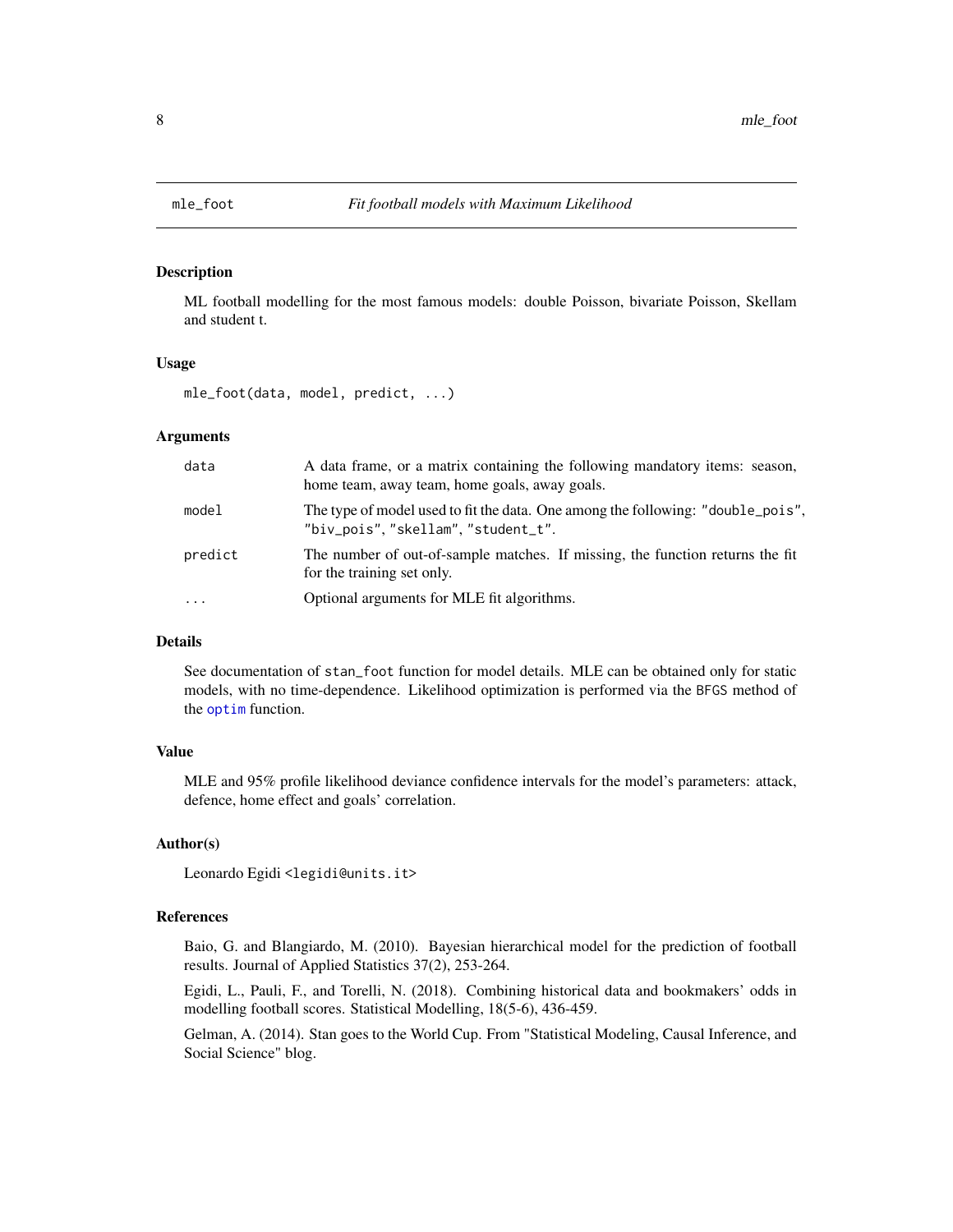#### <span id="page-8-0"></span>pp\_foot 9

Karlis, D. and Ntzoufras, I. (2003). Analysis of sports data by using bivariate poisson models. Journal of the Royal Statistical Society: Series D (The Statistician) 52(3), 381-393.

Karlis, D. and Ntzoufras,I. (2009). Bayesian modelling of football outcomes: Using the Skellam's distribution for the goal difference. IMA Journal of Management Mathematics 20(2), 133-145.

Owen, A. (2011). Dynamic Bayesian forecasting models of football match outcomes with estimation of the evolution variance parameter. IMA Journal of Management Mathematics, 22(2), 99-113.

# Examples

```
if(requireNamespace("engsoccerdata")){
require(engsoccerdata)
require(tidyverse)
require(dplyr)
italy <- as_tibble(italy)
italy_2008<- italy %>%
   dplyr::select(Season, home, visitor, hgoal,vgoal) %>%
   dplyr::filter( Season=="2008")
mle_fit <- mle_foot(data = italy_2008,
                   model = "double_pois")
}
```
## pp\_foot *Posterior predictive checks for football models*

#### Description

The function provides posterior predictive plots to check the adequacy of the Bayesian models as returned by the stan\_foot function.

# Usage

```
pp_foot(data, object, type = c("aggregated", "matches"), coverage = 0.95)
```
### Arguments

| data     | A data frame, or a matrix containing the following mandatory items: home team,<br>away team, home goals, away goals. |
|----------|----------------------------------------------------------------------------------------------------------------------|
| object   | An object of class stanfit as given by stan_foot function.                                                           |
| type     | Type of plots, one among "aggregated" or "matches".                                                                  |
| coverage | Argument to specify the width $1 - \alpha$ of posterior probability intervals. Default<br>is $0.95$ .                |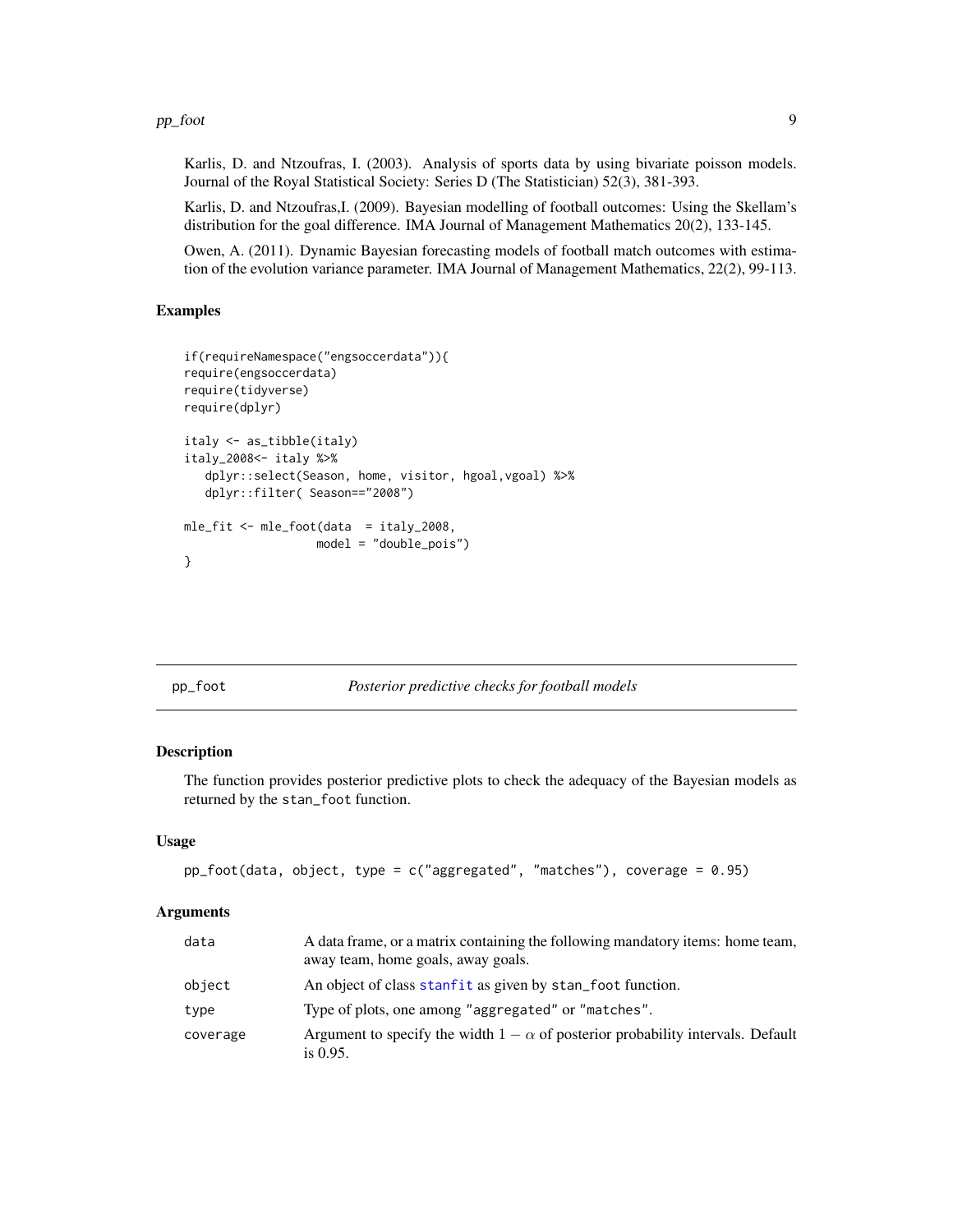# <span id="page-9-0"></span>Value

Posterior predictive plots: when "aggregated" (default) is selected, the function returns a frequency plot for some pre-selected goal-difference values, along with their correspondent Bayesian p-values, computed as  $Pr(y_r e p \ge y | y)$ , where  $y_r e p$  is a data replication from the posterior predictive distribution (more details in Gelman et al., 2013). Bayesian p-values very close to 0 or 1 could exhibit possible model misfits.

When "matches" is selected an ordered-frequency plot for all the goal-differences in the considered matches is provided, along with the empirical Bayesian coverage at level  $1 - \alpha$ .

# Author(s)

Leonardo Egidi <legidi@units.it>

# References

Gelman, A., Carlin, J. B., Stern, H. S., Dunson, D. B., Vehtari, A., & Rubin, D. B. (2013). Bayesian data analysis. CRC press.

#### Examples

```
if(requireNamespace("engsoccerdata")){
require(dplyr)
require(engsoccerdata)
italy_2000<- italy %>%
dplyr::select(Season, home, visitor, hgoal,vgoal) %>%
dplyr::filter(Season=="2000")
fit <- stan_foot(italy_2000, "double_pois", iter = 200)
pp_foot(italy_2000, fit)
}
```
priors *Football priors distributions and options*

# **Description**

This prior specification is just a duplicate of some of the priors used by the **rstanarm** package.

These prior distributions can be passed to the stan\_foot function, through the arguments prior and prior\_sd. See the vignette *[Prior Distributions for rstanarm Models](http://mc-stan.org/rstanarm/articles/priors.html)* for further details (to view the priors used for an existing model see [prior\\_summary\)](https://mc-stan.org/rstanarm/reference/prior_summary.stanreg.html). The default priors used in the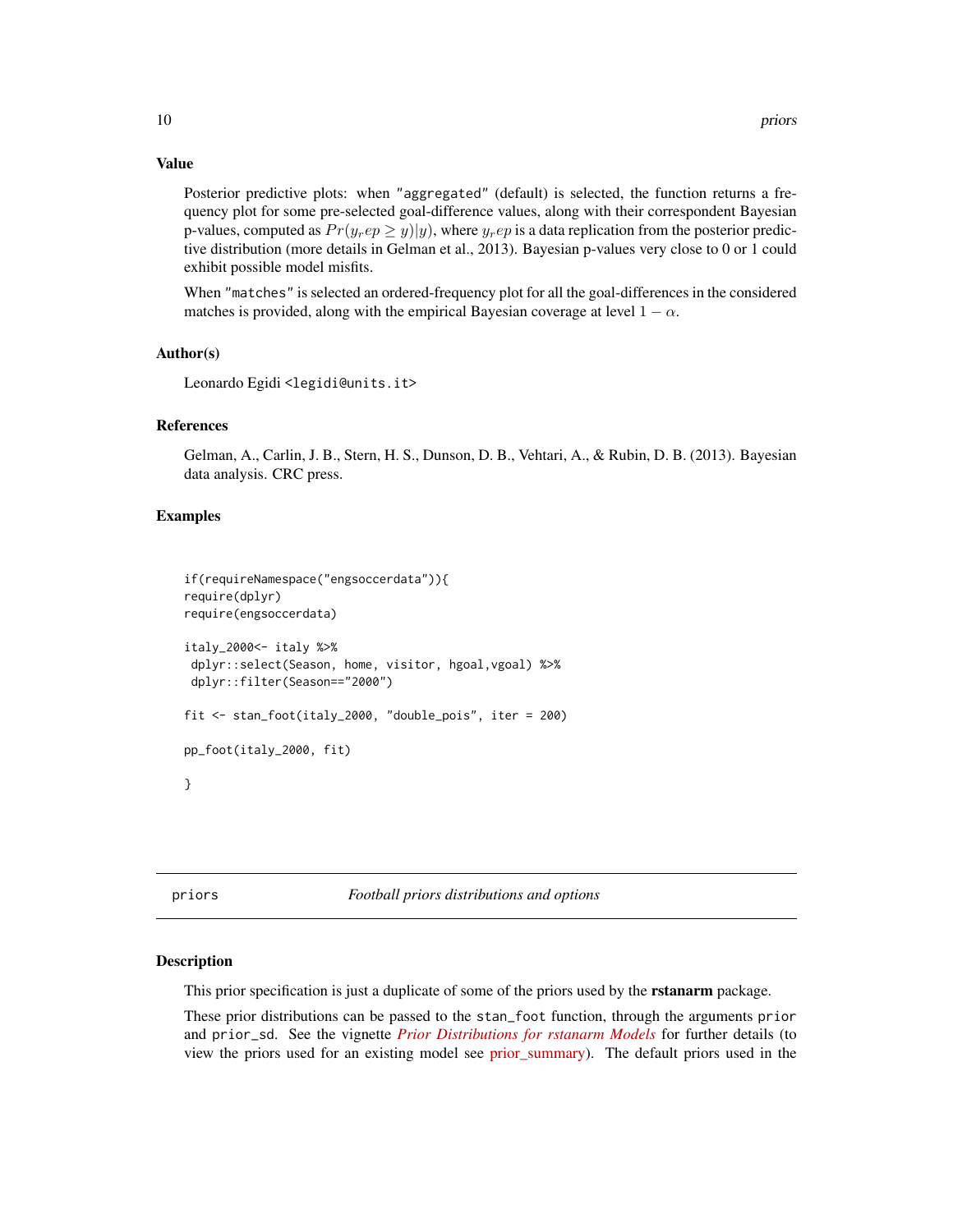#### priors and the set of the set of the set of the set of the set of the set of the set of the set of the set of the set of the set of the set of the set of the set of the set of the set of the set of the set of the set of th

stan\_foot modeling function are intended to be *weakly informative* in that they provide moderate regularlization and help stabilize computation.

You can choose between: normal, cauchy, laplace, student\_t.

# Usage

```
normal(location = 0, scale = NULL, autoscale = TRUE)student_t(df = 1, location = 0, scale = NULL, autoscale = TRUE)
cauchy(location = 0, scale = NULL, autoscale = TRUE)
laplace(location = 0, scale = NULL, autoscale = TRUE)
```
# Arguments

| location  | Prior location. In most cases, this is the prior mean, but for cauchy (which is<br>equivalent to student_t with df=1), the mean does not exist and location is<br>the prior median. The default value is 0. |
|-----------|-------------------------------------------------------------------------------------------------------------------------------------------------------------------------------------------------------------|
| scale     | Prior scale. The default depends on the family (see <b>Details</b> ).                                                                                                                                       |
| autoscale | A logical scalar, defaulting to TRUE.                                                                                                                                                                       |
| df        | Prior degrees of freedom. The default is 1 for student_t, in which case it is<br>equivalent to cauchy.                                                                                                      |

# Details

The details depend on the family of the prior being used:

#### Student t family: Family members:

- normal(location, scale)
- student\_t(df,location,scale)
- cauchy(location,scale)

Each of these functions also takes an argument autoscale.

For the prior distribution for the intercept, location, scale, and df should be scalars. For the prior for the other coefficients they can either be vectors of length equal to the number of coefficients (not including the intercept), or they can be scalars, in which case they will be recycled to the appropriate length. As the degrees of freedom approaches infinity, the Student t distribution approaches the normal distribution and if the degrees of freedom are one, then the Student t distribution is the Cauchy distribution.

If scale is not specified it will default to 10 for the intercept and 2.5 for the other coefficients.

If the autoscale argument is TRUE (the default), then the scales will be further adjusted as described above in the documentation of the autoscale argument in the Arguments section.

# Laplace family: Family members:

• laplace(location,scale)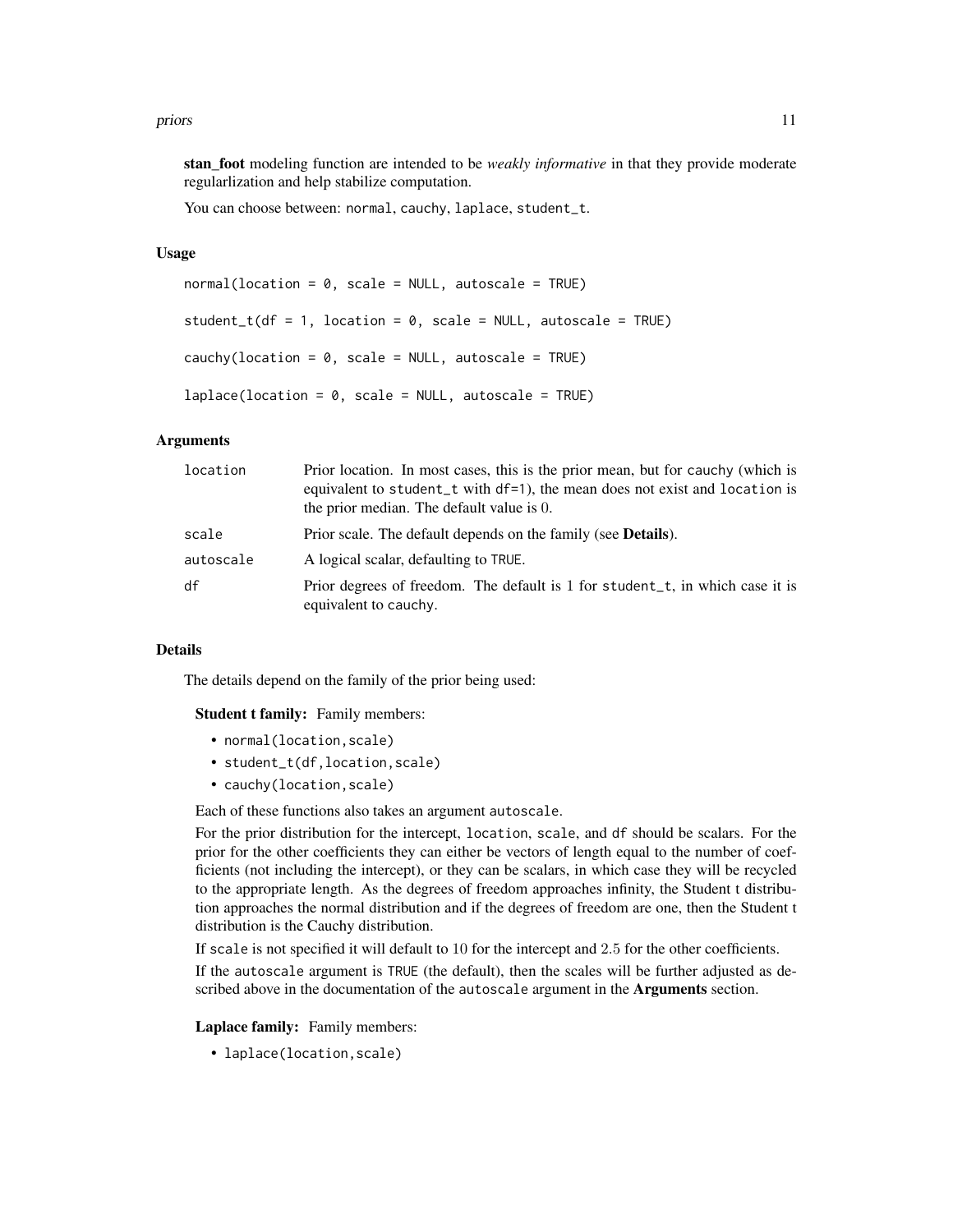<span id="page-11-0"></span>Each of these functions also takes an argument autoscale.

The Laplace distribution is also known as the double-exponential distribution. It is a symmetric distribution with a sharp peak at its mean / median / mode and fairly long tails. This distribution can be motivated as a scale mixture of normal distributions and the remarks above about the normal distribution apply here as well.

# Value

A named list to be used internally by the stan\_foot model fitting function.

# Author(s)

Leonardo Egidi <legidi@units.it>

# References

Gelman, A., Jakulin, A., Pittau, M. G., and Su, Y. (2008). A weakly informative default prior distribution for logistic and other regression models. *Annals of Applied Statistics*. 2(4), 1360–1383.

# See Also

The various vignettes for the **rstanarm** package also discuss and demonstrate the use of some of the supported prior distributions.

stan\_foot *Fit football models with Stan*

# Description

Stan football modelling for the most famous models: double Poisson, bivariate Poisson, Skellam and student t.

## Usage

```
stan_foot(data, model, predict, ranking, dynamic_type, prior, prior_sd, ...)
```
### Arguments

| data    | A data frame, or a matrix containing the following mandatory items: season,<br>home team, away team, home goals, away goals. |
|---------|------------------------------------------------------------------------------------------------------------------------------|
| model   | The type of Stan model used to fit the data. One among the following: "double_pois",<br>"biv_pois", "skellam", "student_t".  |
| predict | The number of out-of-sample matches. If missing, the function returns the fit<br>for the training set only.                  |
| ranking | Eventual numeric ranking provided for the teams in the dataset (e.g., the Coca-<br>Cola Fifa ranking)                        |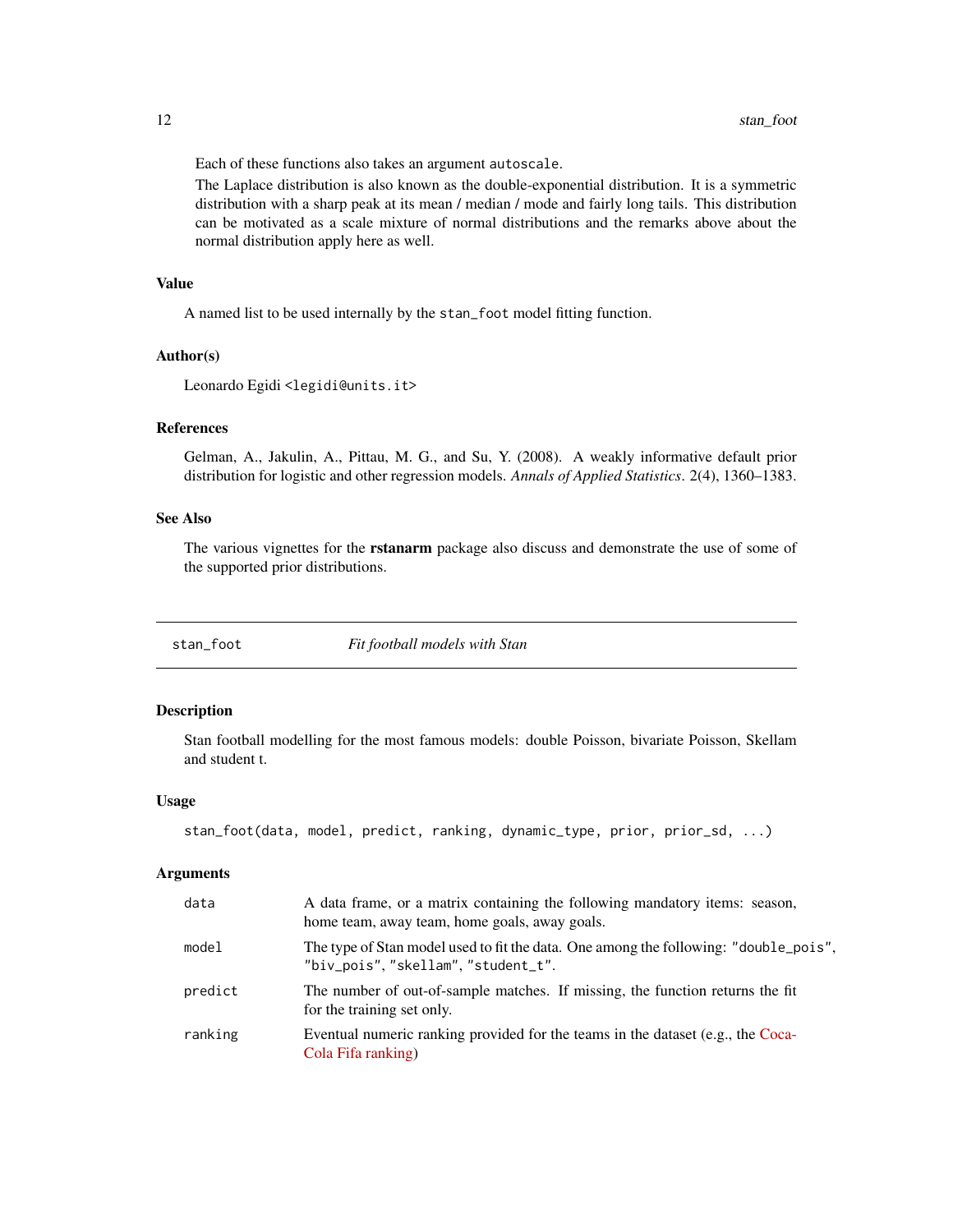#### stan\_foot 13

| dynamic_type | One among "weekly" or "seasonal" for weekly dynamic parameters or sea-<br>sonal dynamic parameters.                                                                                                                                  |
|--------------|--------------------------------------------------------------------------------------------------------------------------------------------------------------------------------------------------------------------------------------|
| prior        | The prior distribution for the team-specific abilities. Possible choices: normal,<br>student_t, cauchy, laplace. See the rstanarm for a deep overview and read<br>the vignette <i>Prior Distributions</i> for <i>rstanarm Models</i> |
| prior_sd     | The prior distribution for the team-specific standard deviations. See the prior<br>argument for more details.                                                                                                                        |
| $\ddots$     | Optional parameters passed to the function in the <b>rstan</b> package. It is possibly<br>to specify iter, chains, cores, refresh, etc.                                                                                              |

# Details

Let  $(y_n^H, y_n^A)$  denote the observed number of goals scored by the home and the away team in the  $n$ -th game, respectively. A general bivariate Poisson model allowing for goals' correlation (Karlis & Ntzoufras, 2003) is the following:

$$
Y_n^H, Y_n^A | \lambda_{1n}, \lambda_{2n}, \lambda_{3n} \sim \text{BivPoisson}(\lambda_{1n}, \lambda_{2n}, \lambda_{3n})
$$

$$
\log(\lambda_{1n}) = \mu + att_{h_n} + def_{a_n}
$$

$$
\log(\lambda_{2n}) = att_{a_n} + def_{h_n}
$$

$$
\log(\lambda_{3n}) = \beta_0,
$$

where the case  $\lambda_{3n} = 0$  reduces to the double Poisson model (Baio & Blangiardo, 2010).  $\lambda_{1n}, \lambda_{2n}$ represent the scoring rates for the home and the away team, respectively, where:  $\mu$  is the home effect; the parameters  $attr_T$  and  $def_T$  represent the attack and the defence abilities, respectively, for each team  $T, T = 1, \ldots, N_T$ ; the nested indexes  $h_n, a_n = 1, \ldots, N_T$  denote the home and the away team playing in the n-th game, respectively. Attack/defence parameters are imposed a sum-tozero constraint to achieve identifiability and assigned some weakly-informative prior distributions:

$$
att_T \sim \mathcal{N}(\mu_{att}, \sigma_{att})
$$

$$
def_T \sim \mathcal{N}(\mu_{def}, \sigma_{def}),
$$

with hyperparameters  $\mu_{att}, \sigma_{att}, \mu_{def}, \sigma_{def}$ .

Instead of using the marginal number of goals, another alternative is to modelling directly the score difference  $(y_n^H - y_n^A)$ . We can use the Poisson-difference distribution (or Skellam distribution) to model goal difference in the *n*-th match (Karlis & Ntzoufras, 2009):

$$
y_n^H - y_n^A | \lambda_{1n}, \lambda_{2n} \sim PD(\lambda_{1n}, \lambda_{2n}),
$$

and the scoring rates  $\lambda_{1n}$ ,  $\lambda_{2n}$  are unchanged with respect to the bivariate/double Poisson model. If we want to use a continue distribution, we can use a student t distribution with 7 degrees of freedom (Gelman, 2014):

$$
y_n^H - y_n^A \sim t(7, ab_{h_n} - ab_{a(n)}, \sigma_y)
$$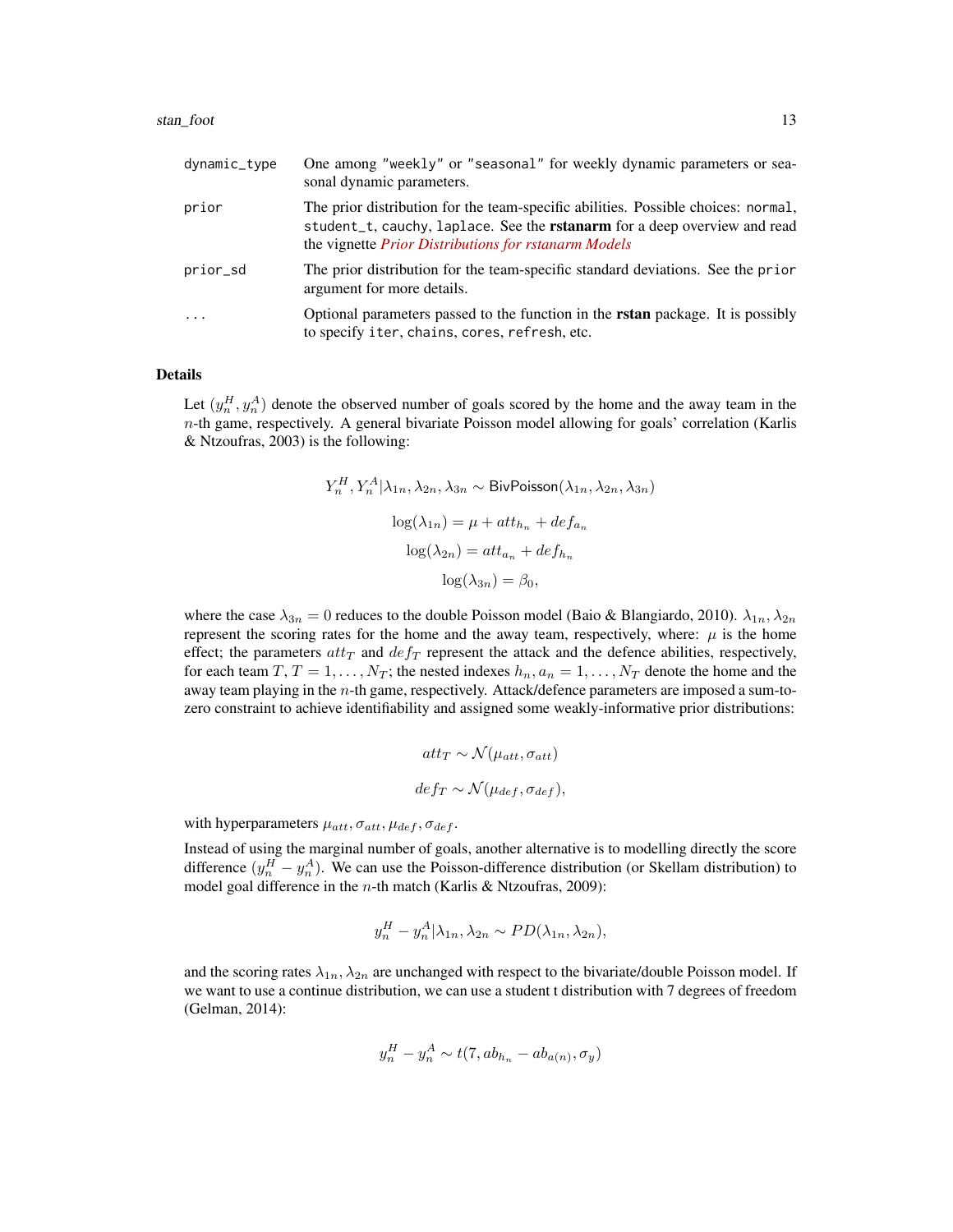$$
ab_t \sim \mathcal{N}(\mu + b \times prior\_score_t, sigma_{ab}),
$$

where  $ab_t$  is the overall ability for the t-th team, whereas  $prior\_score_t$  is a prior measure of team's strength (for instance a ranking).

These model rely on the assumption of static parameters. However, we could assume dynamics in the attach/defence abilities (Owen, 2011; Egidi et al., 2018) in terms of weeks or seasons through the argument dynamic\_type. In such a framework, for a given number of times  $1, \ldots, \mathcal{T}$ , the models above would be unchanged, but the priors for the abilities parameters at each time  $\tau, \tau = 2, \ldots, \mathcal{T}$ , would be:

$$
att_{T,\tau} \sim \mathcal{N}(att_{T,\tau-1}, \sigma_{att})
$$
  

$$
def_{T,\tau} \sim \mathcal{N}(def_{T,\tau-1}, \sigma_{def}),
$$

whereas for  $\tau = 1$  we have:

$$
att_{T,1} \sim \mathcal{N}(\mu_{att}, \sigma_{att})
$$

$$
def_{T,1} \sim \mathcal{N}(\mu_{def}, \sigma_{def}).
$$

Of course, the identifiability constraint must be imposed for each time  $\tau$ .

#### Value

An object of S4 class, [stanfit-class](#page-0-0).

#### Author(s)

Leonardo Egidi <legidi@units.it>

#### References

Baio, G. and Blangiardo, M. (2010). Bayesian hierarchical model for the prediction of football results. Journal of Applied Statistics 37(2), 253-264.

Egidi, L., Pauli, F., and Torelli, N. (2018). Combining historical data and bookmakers' odds in modelling football scores. Statistical Modelling, 18(5-6), 436-459.

Gelman, A. (2014). Stan goes to the World Cup. From "Statistical Modeling, Causal Inference, and Social Science" blog.

Karlis, D. and Ntzoufras, I. (2003). Analysis of sports data by using bivariate poisson models. Journal of the Royal Statistical Society: Series D (The Statistician) 52(3), 381-393.

Karlis, D. and Ntzoufras,I. (2009). Bayesian modelling of football outcomes: Using the Skellam's distribution for the goal difference. IMA Journal of Management Mathematics 20(2), 133-145.

Owen, A. (2011). Dynamic Bayesian forecasting models of football match outcomes with estimation of the evolution variance parameter. IMA Journal of Management Mathematics, 22(2), 99-113.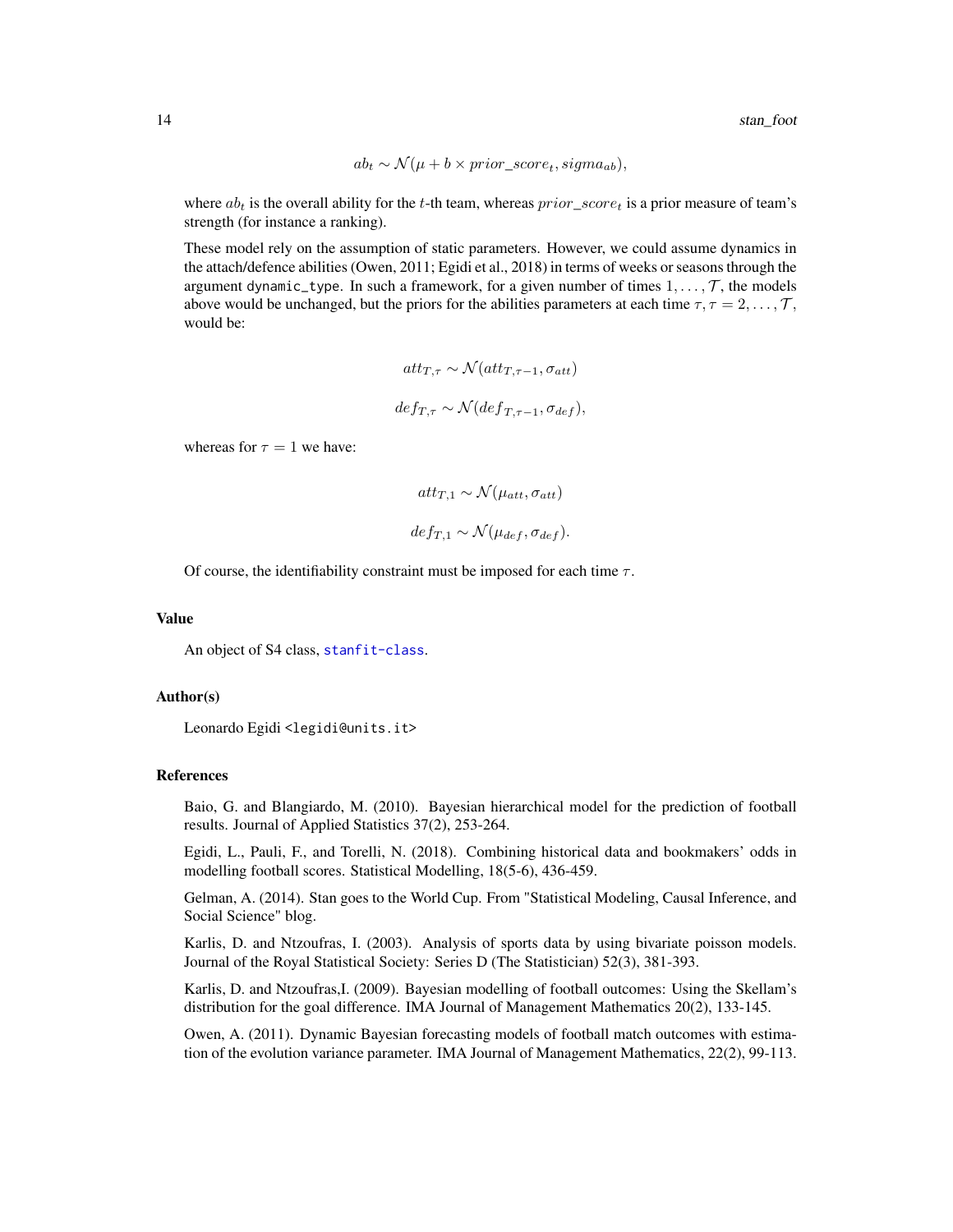#### stan\_foot 15

# Examples

```
if(requireNamespace("engsoccerdata")){
require(engsoccerdata)
require(tidyverse)
require(dplyr)
### Use Italian Serie A from 2000 to 2002
italy <- as_tibble(italy)
italy_2000_2002<- italy %>%
dplyr::select(Season, home, visitor, hgoal,vgoal) %>%
dplyr::filter(Season=="2000" | Season=="2001"| Season=="2002")
### Fit Stan models
## no dynamics, no predictions
fit1 <- stan_foot(data = italy_2000_2002,
               model="double_pois") # double poisson
print(fit1, pars =c("home", "sigma_att",
                    "sigma_def"))
fit2 \leftarrow stan_foot(data = italy_2000_2002,model="biv_pois") # bivariate poisson
print(fit2, pars =c("home", "rho",
                    "sigma_att", "sigma_def"))
fits < - stan_foot(data = italy_2000_2002model="skellam") # skellam
print(fit3, pars =c("home", "sigma_att",
                    "sigma_def"))
fit4 \le stan_foot(data = italy_2000_2002,
                model="student_t") # student_t
print(fit4, pars =c("home", "beta"))
## seasonal dynamics, no prediction
fit5 \le stan_foot(data = italy_2000_2002,
               model="double_pois",
                dynamic_type ="seasonal") # double poisson
print(fit5, pars =c("home", "Sigma_att",
                    "Sigma_def"))
## seasonal dynamics, prediction for the last season
fit6 \leq stan_foot(data = italy_2000_2002,
               model="double_pois",
                dynamic_type ="seasonal",
                predict = 306) # double poisson
print(fit6, pars =c("home", "Sigma_att",
```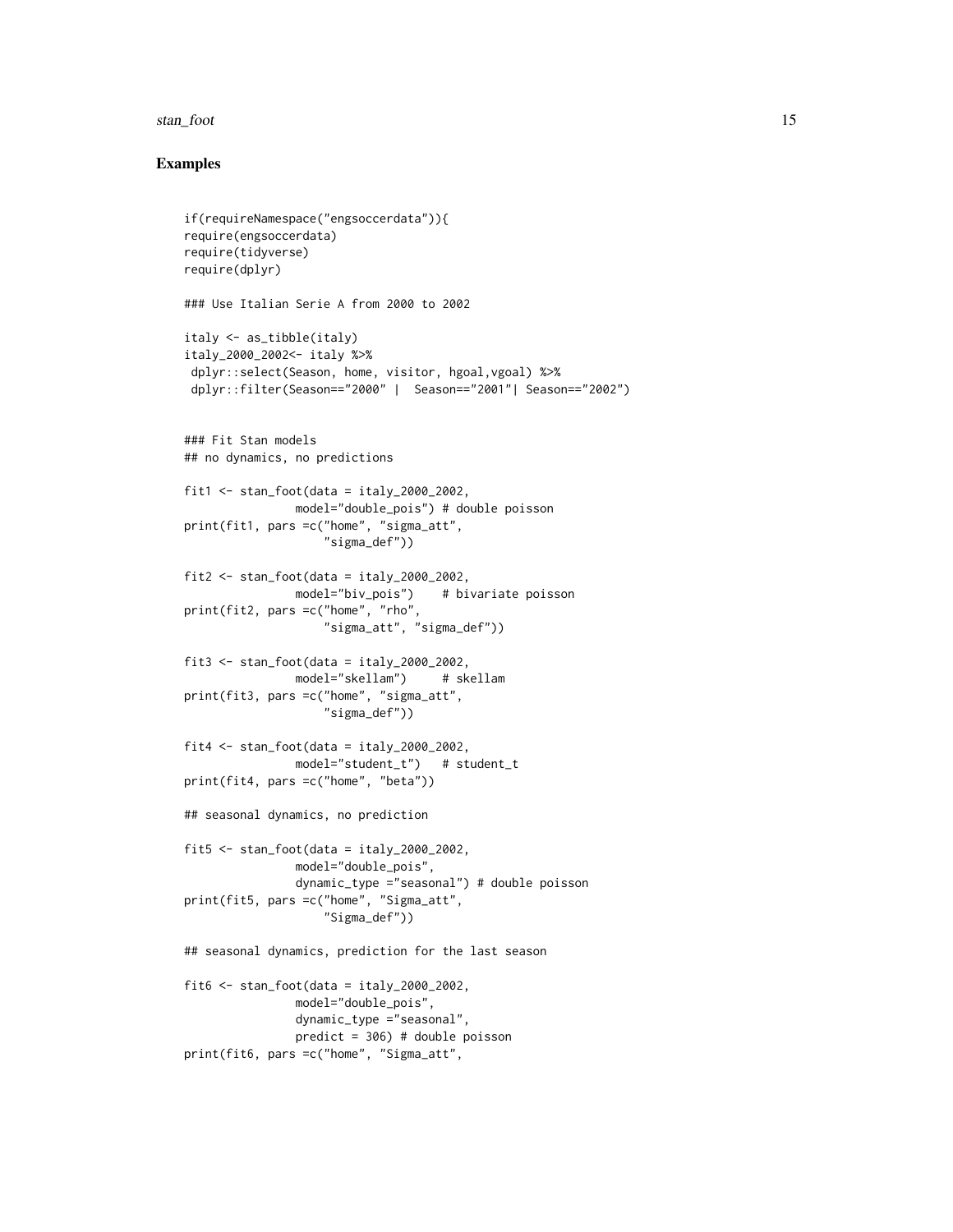```
"Sigma_def"))
## other priors' options
fit_p <- stan_foot(data = italy_2000_2002,
                   model="double_pois",
                   priors = student_t (4, 0, NULL),
                   prior\_sd = laplace(0,1)) # double poisson with
                                            # student_t priors for teams abilities
                                            # and laplace prior for the hyper sds
print(fit_p, pars = c("home", "sigma_att",
                    "sigma_def"))
}
```